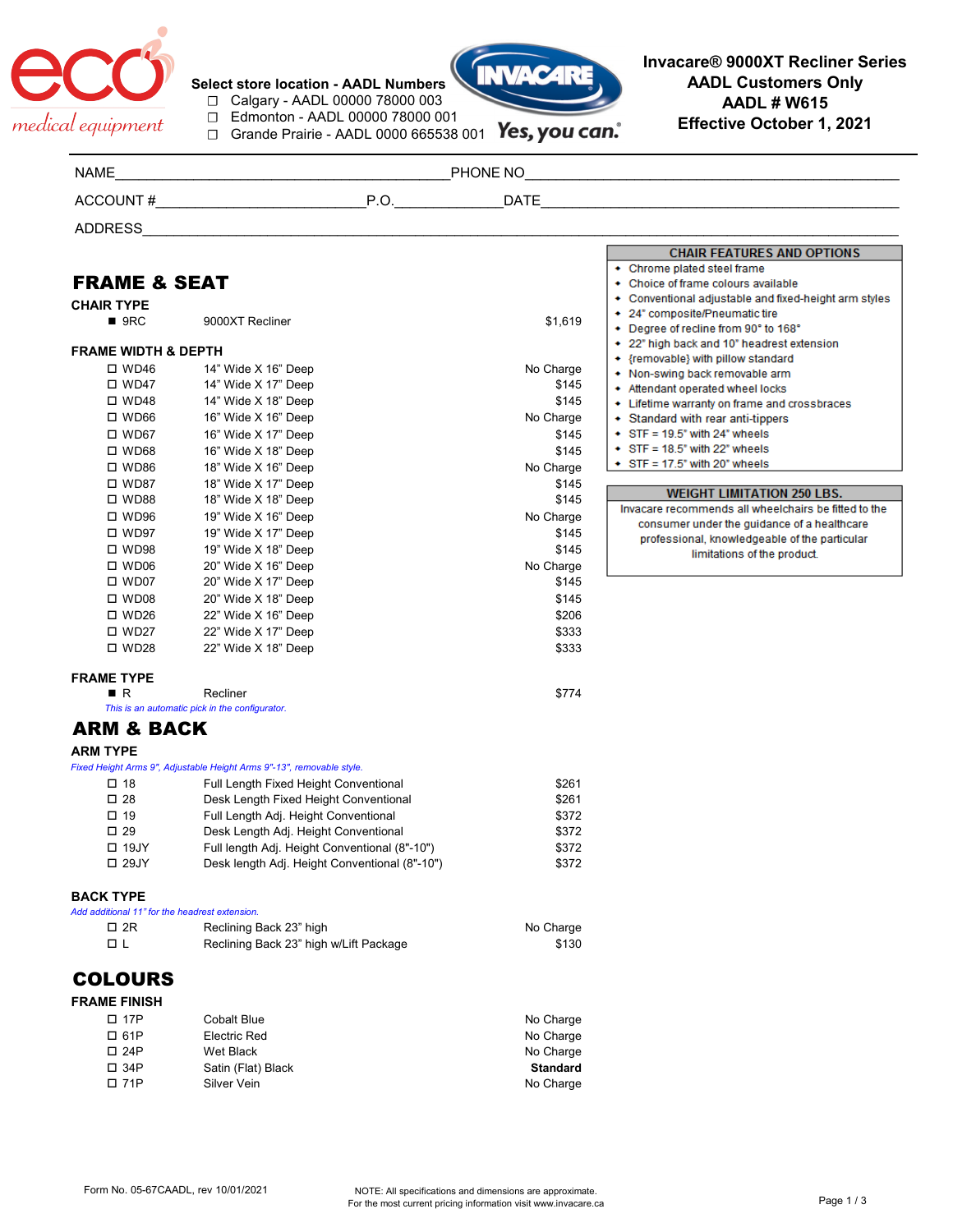#### **Invacare® 9000XT RECLINER Series Accessories and Options NOTES**

# **UPHOLSTERY COLOURS**<br>All back upholstery is screwed on.

| All back upholstery is screwed on. |                                                                                                       |                 |
|------------------------------------|-------------------------------------------------------------------------------------------------------|-----------------|
| $\Box$ U240                        | <b>Black Nylon Upholstery</b>                                                                         | <b>Standard</b> |
| $\Box$ U245                        | <b>Black Sail Cloth Adjust. Tension Seat</b>                                                          | No Charge       |
|                                    | U245 sail cloth adjustable tension seat upholstery available w/U240 black nylon back upholstery only. |                 |
| $\Box$ U550                        | Midnight Blue Vinyl Upholstery                                                                        | No Charge       |
| $\Box$ U67                         | <b>Black Vinyl</b>                                                                                    | No Charge       |
| $\Box$ U75                         | Dove Grey Vinyl                                                                                       | No Charge       |
| $\square$ U86                      | <b>Ruby Vinyl</b>                                                                                     | No Charge       |
| $\square$ U88                      | Camel Vinyl                                                                                           | No Charge       |

## CASTERS

#### **CASTER OPTIONS**

| $\square$ 1228 | 8" X 1 3/4" Semi-Pneu Caster Lt. Grey  | \$150                                           |               |                          | Seat-to-Floor Matrix 8" Casters |                     |
|----------------|----------------------------------------|-------------------------------------------------|---------------|--------------------------|---------------------------------|---------------------|
| $\Box$ AT903   | 8" X 1-1/4" Composite/Urethane         | <b>Standard</b>                                 | Seat to Floor | <b>Front Caster</b>      | <b>Rear Wheel</b>               | Rear Wheel Mounting |
| $\Box$ 1290    | 8" X 1" Solid Rubber Casters Charcoal  | No Charge $\frac{\text{Height}}{17.50^{\circ}}$ |               | <b>Mounting Position</b> | <b>Size</b>                     | Position            |
|                |                                        |                                                 |               | Top                      | 20"                             | 1 Position Only     |
| $\Box$ 1299    | 8" X 1" Solid Rubber Casters Dark Grey | No Charge $\frac{18.50^{\circ}}{20.000}$        |               | Middle                   | 22"                             | 1 Position Only     |
| $\Box$ 1292    | 8" X 1-1/4" Pneumatic Casters          | No Charge <u>L 19.50"</u>                       |               | <b>Bottom</b>            | 24"                             | 1 Position Only     |
| $\Box$ 1492    | 8" X 1-1/4" Pneu w/Flat Free Insert    | \$128                                           |               |                          |                                 |                     |

## WHEELS

| <b>WHEEL OPTIONS</b>           |                                                                                                      |                 |
|--------------------------------|------------------------------------------------------------------------------------------------------|-----------------|
| □ 1763BK                       | 20" Composite/Pneumatic Tires                                                                        | \$231           |
| □ 4763BK                       | 20" Composite/Pneumatic-Flat Free Inserts                                                            | \$349           |
| □ U1763BK                      | 20" Composite/Urethane Tires                                                                         | No Charge       |
| □ 1764BK                       | 22" Composite/Pneumatic Tires                                                                        | \$231           |
| □ 4764BK                       | 22" Composite/Pneumatic-Flat Free Inserts                                                            | \$349           |
| □ U1764BK                      | 22" Composite/Urethane Tires                                                                         | No Charge       |
| □ 2244BK                       | 24" Composite/Pneumatic Tires                                                                        | <b>Standard</b> |
| □ 4244BK                       | 24" Composite/Pneumatic-Flat Free Inserts                                                            | \$128           |
| $\Box$ U2244BK                 | 24" Composite/Urethane Treaded Tires                                                                 | No Charge       |
| $\Box$ U2222C                  | 24" Composite/Urethane Corded Tires                                                                  | No Charge       |
|                                | Not available with AHDRM or 1225-12.                                                                 |                 |
| <b>HANDRIM OPTIONS</b>         |                                                                                                      |                 |
| □ AHDRM                        | <b>Aluminum Handrims</b>                                                                             | <b>Standard</b> |
|                                | Not available with U2222C rear wheels.                                                               |                 |
| $\Box$ COM                     | <b>Composite Handrims</b>                                                                            | No Charge       |
|                                | Available with 24" rear wheels only.                                                                 |                 |
| $\square$ 1512                 | <b>Plastic Coated Aluminum Handrims</b>                                                              | \$114           |
| □ 1224-8                       | 8 Alum Oblique Proj. Hdrm. Plastic Coated                                                            | \$307           |
|                                | Available with 24" rear wheels only.                                                                 |                 |
| $\Box$ 1225-8                  | 8 Alum Vert. Proj. Hdrm., Plastic Coated                                                             | \$307           |
|                                | Available with 24" rear wheels only.                                                                 |                 |
| <b>WHEEL LOCKS</b>             |                                                                                                      |                 |
| □                              | <b>Attendant Operated</b>                                                                            | <b>Standard</b> |
| □ 1329BK                       | Toggle Wheel Lock Extension (8")                                                                     | \$63            |
| □ 9696R                        | Push to Lock Wheel Locks (Patient Operated)                                                          | \$48            |
|                                | Attendant operated wheel locks are standard and are not available with patient operated wheel locks. |                 |
| $\square$ 1245                 | Pull to Lock Wheel Locks (Patient Operated)                                                          | No Charge       |
|                                | Attendant operated wheel locks are standard and are not available with patient operated wheel locks. |                 |
|                                | <b>POSITIONING STRAPS</b>                                                                            |                 |
| <b>SEAT POSITIONING STRAPS</b> |                                                                                                      |                 |
|                                |                                                                                                      |                 |

| □ 1311BK       | Airline Buckle Seat Positioning Strap    | \$84 |
|----------------|------------------------------------------|------|
| $\square$ 1515 | Auto Style Buckle Seat Positioning Strap | \$84 |
| □ 1321BK       | Hook & Loop Seat Positioning Strap       | \$66 |
|                |                                          |      |

#### **CHEST POSITIONING STRAPS**

| 口 9515 | Auto Style Chest Positioning Strap | \$84 |
|--------|------------------------------------|------|
|        |                                    |      |



### **Select store location - AADL Numbers**

- ☐ Calgary AADL 00000 78000 003
- ☐ Edmonton AADL 00000 78000 001
- ☐ Grande Prairie AADL 0000 665538 001